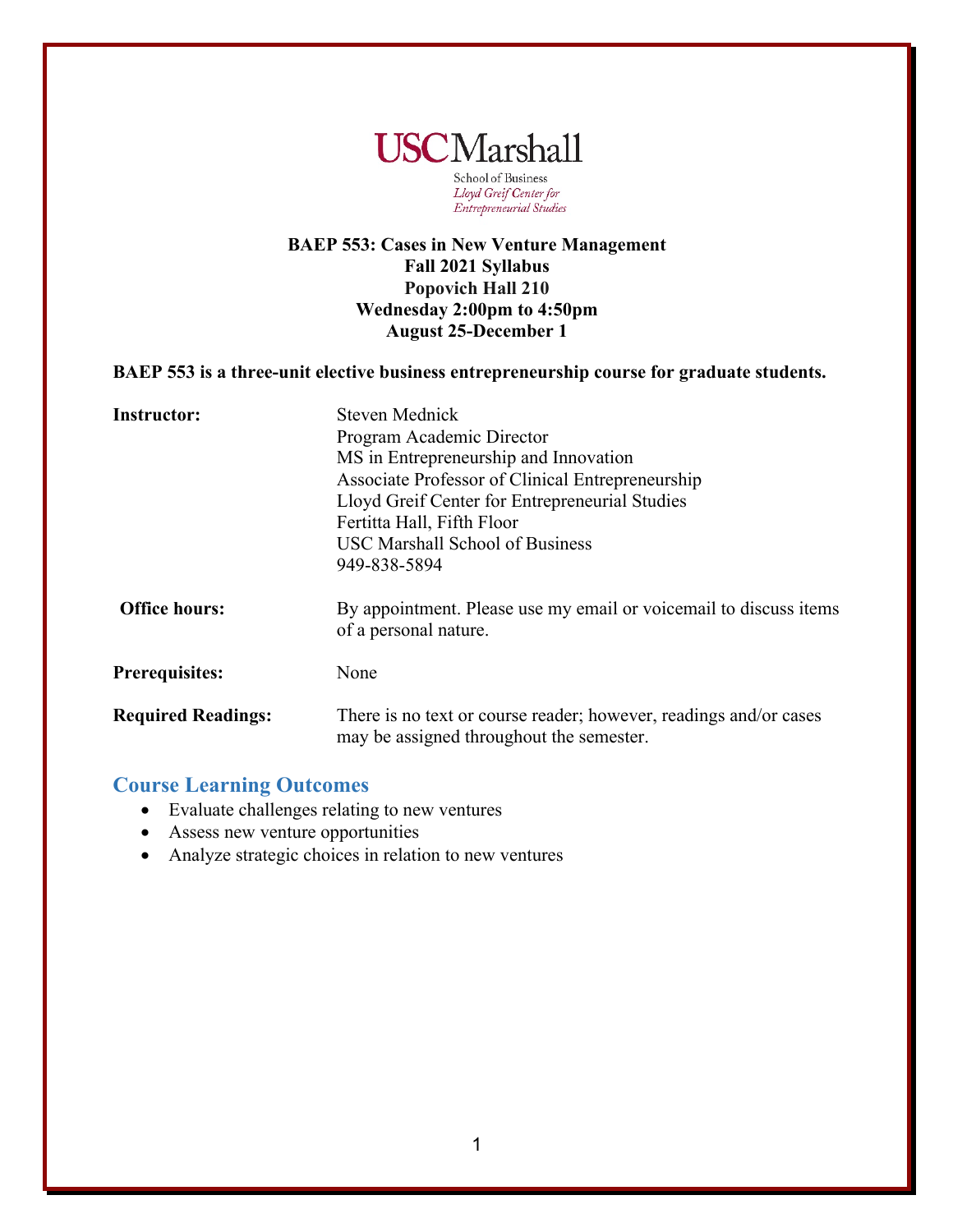## **Course Description**

This course provides students with insight into the issues, challenges and opportunities involved in the creation and management of a new venture over its full life cycle. Typically, entrepreneurs are consumed with their product or service and are not prepared to strategically nor tactically lead the venture.

In this course, students will have an opportunity to learn from and engage with proven entrepreneurs who have started businesses and who have faced the many issues, challenges and opportunities that come-up in early to mid-stage ventures. Through this course, students will gain an understanding of what it takes to start and lead a venture to sustainability and possible exit. This course will focus on the issues, challenges and opportunities typically facing an early stage to emerging venture



with annual revenues of \$0 to over \$100 million to help you prepare to launch your venture.

#### **Course Topics**

In this course, you will have an opportunity to explore a number of issues in an early to midstage venture such as:

- What entrepreneurs do (or fail to do) to prepare themselves to launch their venture
- Starting a new business in an industry where the entrepreneur has a passion but no background. Wise? What are the added costs, issues, challenges?
- How entrepreneurs react to the daily ups and downs of leading a venture
- The personal toll on the entrepreneur, his/her family and friends when launching a new venture
- What issues arise in a family owned business?
- How early stage businesses create culture
- How an early stage business competes against large, established enterprises ("David vs. Goliath")?
- How entrepreneurs go from "me selling our product or service" to us (hiring sales people) selling our product or service
- How to identify and select outside service providers (attorneys, accountants, bankers, etc.) who understand the difficulties of early stage businesses?
- How to grow sales with limited resources, *i.e.*, bootstrapping
- How to secure outside funding debt and equity
- How to prepare for succession planning
- How to prepare your company for exit; and, when is the best time to sell
- How to establish a compensation philosophy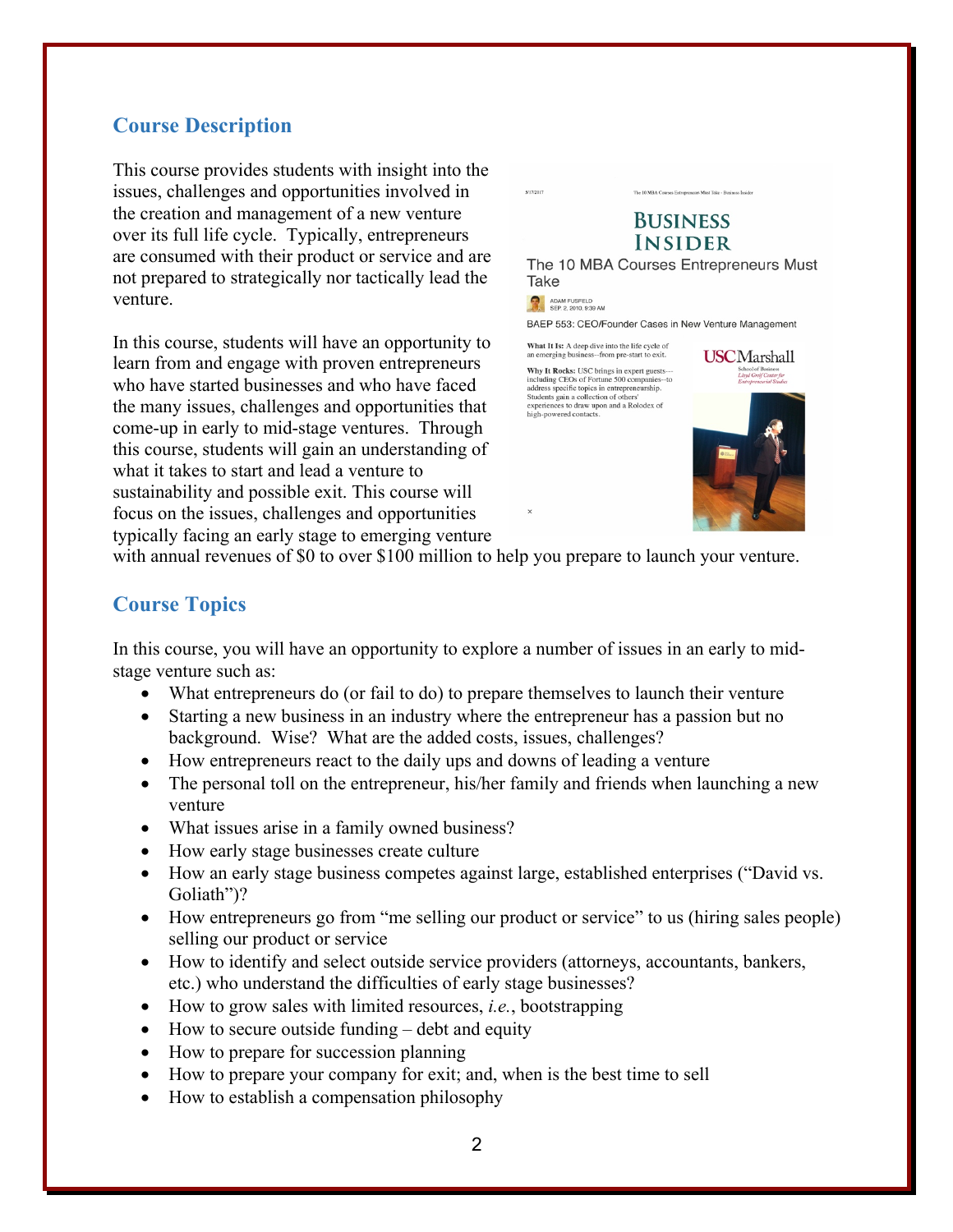- How to select an effective and active board of advisors
- Transitioning from entrepreneur to entrepreneurial CEO
- How to create an environment that fosters innovation
- What is the value of patent protection?
- How to develop and execute a franchise business model
- When to recognize, as the entrepreneur, it's time to step aside and let someone else lead the venture

## **Grading**

| <b>Activity</b>                                | <b>Points</b> |
|------------------------------------------------|---------------|
| <b>Class Participation</b>                     | 100           |
| 10 Pre-Class Papers                            | n/a           |
| (required but not graded separately from Post- |               |
| Class papers)                                  |               |
| Post-Class Papers; up to 10 submissions x 200  | 2,000         |
| points each                                    |               |
| Rules of the Road                              | 400           |
| Presentation                                   | 200           |
| (4-minute individual presentation with slides) |               |
| <b>TOTAL</b>                                   | 2,700         |

**Final Course Grade**: Students will be ranked from top to bottom based upon total points earned above during the semester. Hence, your final course grade will not be based on a mandated target, but on your performance relative to the other students. We will target a course GPA of 3.5.

## **Course Assignments**

| <b>Weekly Vignettes:</b>      | Required reading – Not graded                                       |
|-------------------------------|---------------------------------------------------------------------|
| <b>Pre-Class Paper:</b>       | Must submit $10$ – Required but not graded separately               |
| <b>Post-Class Paper:</b>      | Must submit $10 - 200$ points each. Submitted with Pre-Class paper  |
| <b>Student Presentations:</b> | Must present either a Pre-Class or a Post-Class paper $-200$ points |

LATE WORK WILL LOSE 10% of the POINTS for **each week** it is late. After the second week, you will not receive a grade. Always post your work to Blackboard before the respective due date.

## *Weekly Vignettes*

Over the course of the semester, 13 separate topics will be presented via weekly vignettes. Each student, at his/her sole discretion, shall select 10 of the 13 topics to submit both a Pre-Class and a Post-Class paper to Blackboard. The first 10 Post-Class submissions (a single submission comprising both the Pre-Class and Post-Class papers) will receive points. In order to submit a Post-Class paper, a student must submit an ungraded Pre-Class paper, posted to Blackboard only, before the start of class session in which the topic will be presented. [Note: Blackboard will not accept late submissions.] No exceptions.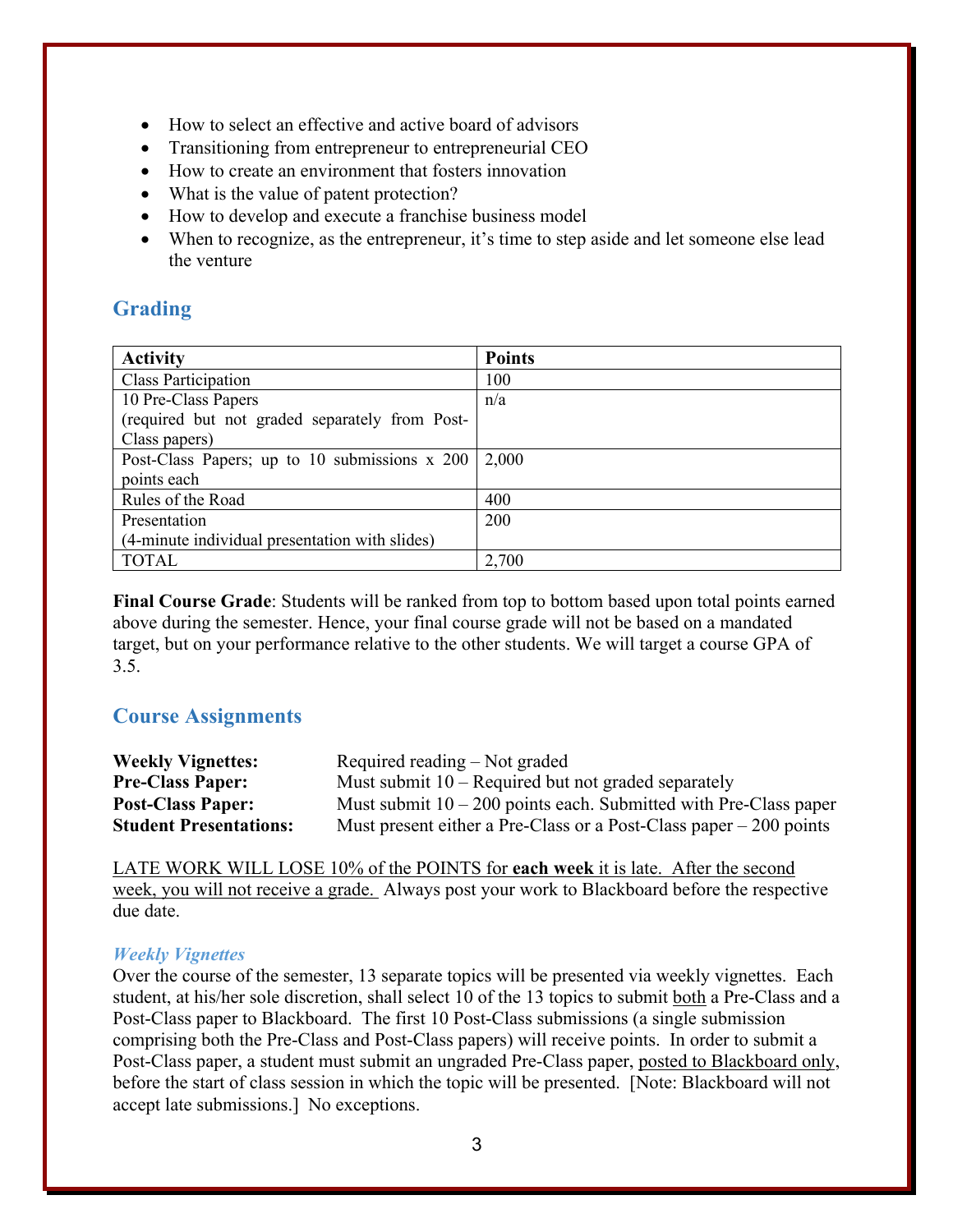#### *10 Pre-Class Papers (Required but not graded separately)*

Each week the faculty will post a vignette introducing the next week's topic. If a student wishes to submit a graded Post-Class paper, she/he must post this Pre-Class paper to Blackboard before the start of the class session in which the vignette will be discussed. This paper should be no more than one page in length and outline the student's initial thoughts presented in the vignette. The Pre-Class paper will be reviewed at the time the Post-Class paper is evaluated as set forth below.

#### *Note: A Pre-Class paper submission to Blackboard and class session attendance with the guest speaker is an absolute pre-requisite to submitting a Post-Class paper. No exceptions.*

#### *10 Post-Class Papers (200 points each)*

The Post-Class paper shall comprise of two parts. Part one is the student's Pre-Class paper. Part two shall be a discussion of (1) what the student learned from the guest speaker, (2) how the student's Pre-Class thoughts aligned or differed with the class discussion, and (3) the student's key takeaway elements. Including the Pre-Class paper, the Post-Class paper may not exceed 3 pages in length. Post-Class papers will be evaluated based upon the student's Pre-Class paper and presentation of the guest's discussion points (major and minor) and insights. Post-Class papers must be submitted to Blackboard.

| Papers will receive points based upon the following evaluation scale: |                                      |
|-----------------------------------------------------------------------|--------------------------------------|
| $200$ points – outstanding issue insight                              | 175 points – good issue insight      |
| $150$ points – fair issue insight                                     | $125$ points – minimal issue insight |

#### *Note: if the Pre-Class paper is not included with the submission of the Post-Class paper, the maximum available point total for the paper is 175 points.*

#### *Student Presentations*

**One 4-minute presentation with presentation slides (200 presentation points/noted graded)** Each class session up to 6 individuals will present either their Pre-Class or Post-Class papers to the class (maximum of 3 Pre-Class and 3 Post-Class presentations each week). Individuals will have no more than 4 minutes and must use up to four presentation slides. The Rules of the Road is also a presentation option. Please sign-up on Blackboard when you would like to present. There are no "make-ups" for this activity. Please sign-up early to assure yourself of a presentation slot. **SIGN-UP FOR ONLY ONE PRESENTATION. You do not need to submit your slides in advance.**

#### *Rules of the Road*

By the final week of the course, the student will have crafted ten (10) Post-Class papers in response to issues, challenges and opportunities involved in the creation and managing of a new venture over its full life cycle. Due on the last day of class, each student will submit a final project presenting their *Rules of the Road* learned when creating and managing a new venture over its full life cycle. There is no length requirement, and the student may submit the project in any form of her/his choosing. Though only nine of the topics have been submitted for evaluation, the student may include thoughts from the other three weeks. The Rules of the Road is worth **400**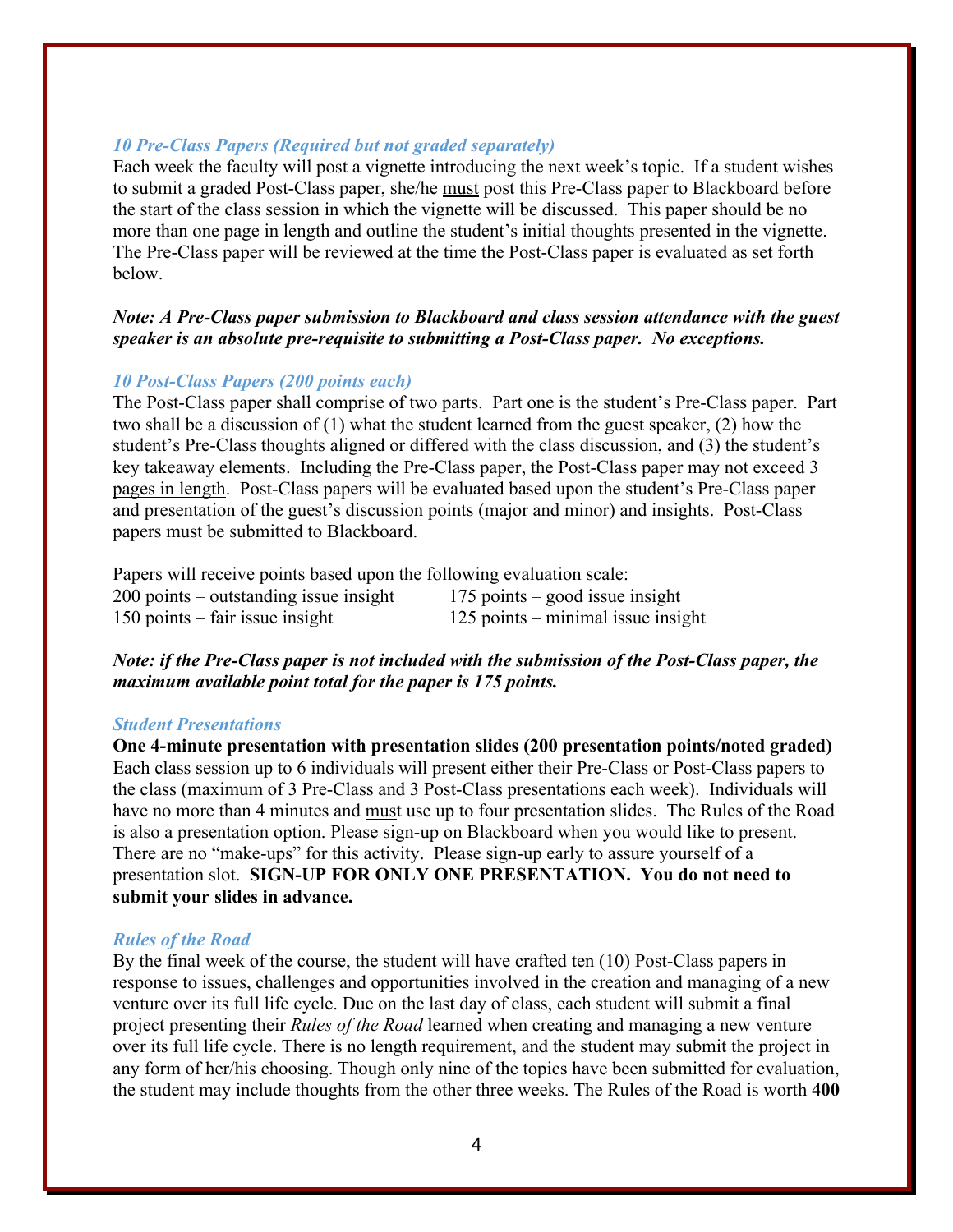**points**. The assignment will be evaluated based upon both content and form with content counting 300 points and form 100 points.

**Rules of The Road Late Penalty:** A different and separate penalty schedule applies to the Rules of the Road assignment as follows: **The Rules of the Road Assignment is due Wednesday, December 1, 1:59pm (PST).** A 10% penalty of your grade will be deducted for assignments submitted after 2:00pm on the day it is due. **An additional 10% daily penalty** will apply for *each day* thereafter until your assignment is submitted to Blackboard.

#### *Class Attendance*

The entrepreneur program is a real-life experience and, as such, expects real world professionals. The motto is *treat each other as you would a customer.* Therefore, tardiness and absences without notice are not acceptable. If you have a customer meeting, you will be on time. If you cannot be on time, you will call well in advance. Similar etiquette is required in this program.

**Class attendance the day of a guest speaker is a mandatory requirement to submitting a Post-Class Paper. There are no make-ups or excuses.** 

#### *Participation*

- **100 points** student is highly engaged in class on a weekly basis contributing insightful questions and thoughts.
- **75 points** student is moderately engaged in class on a periodic basis and occasionally contributes insightful questions and thoughts.
- **25 points** student is somewhat engaged in class contributing obvious questions and thoughts.
- **0 points** student does not contribute in class.

## **Confidentiality Policy**

Throughout the Entrepreneur Program's classes and events, students will be exposed to proprietary information from other students, guest lecturers and faculty. It is the policy of The Entrepreneur Program that all such information is to be treated as confidential.

By enrolling in and taking part in The Entrepreneur Program's classes and activities, students agree not to disclose this information to any third parties without specific written permission from students, guest lecturers or faculty, as applicable. Students further agree not to utilize any such proprietary information for their own personal commercial advantage or for the commercial advantage of any third party.

In addition, students agree that any legal or consulting advice provided without direct fee and in an academic setting will not be relied upon without the enlisted opinion of an outside attorney or consultant, without affiliation to The Program.

Any breach of this policy may subject a student to academic integrity proceedings as described in the University of Southern California University Governance Policies and Procedures as outlined in *SCampus,* and to the remedies that may be available at law.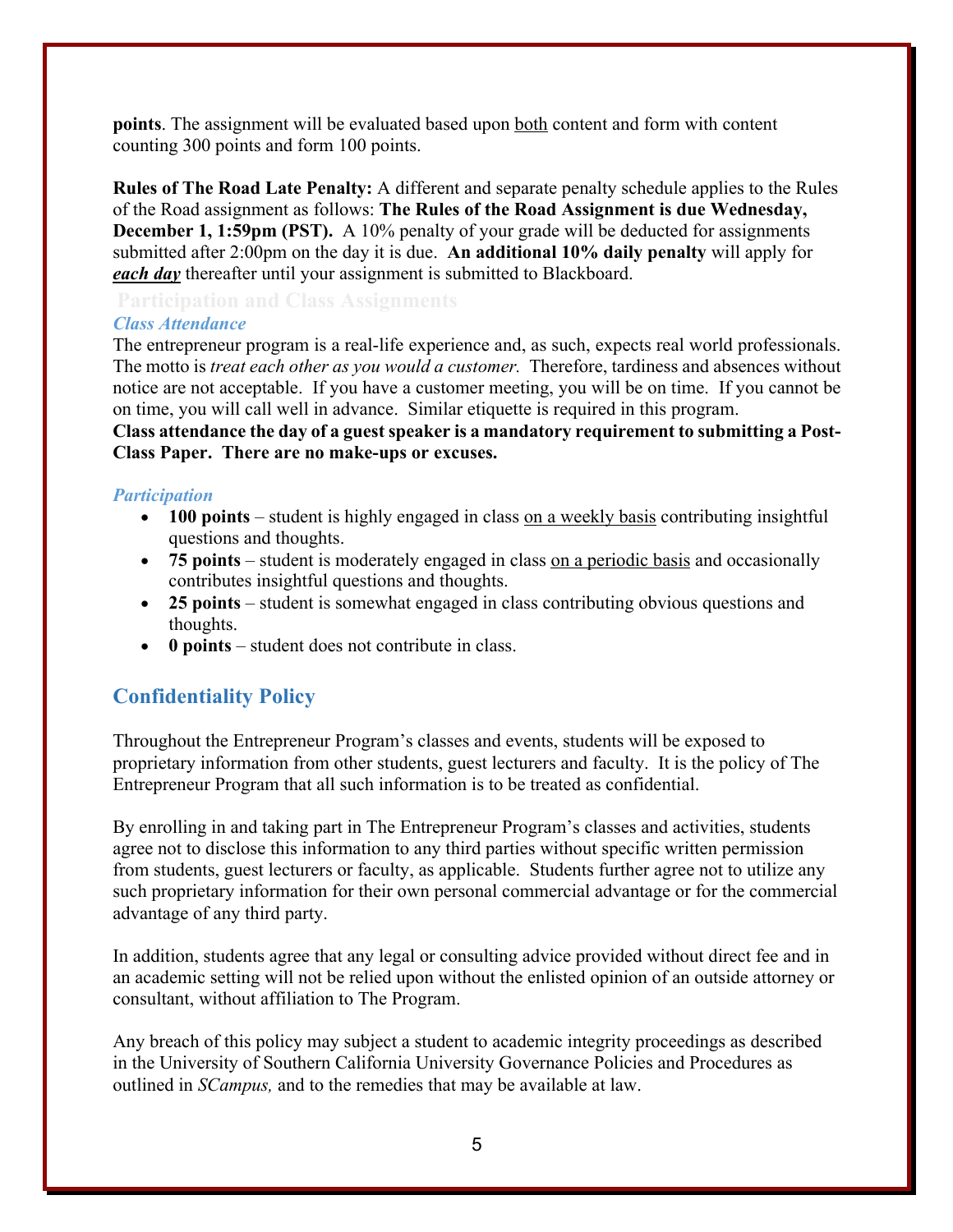The Entrepreneur Program, the Marshall School of Business and the University of Southern California disclaim any responsibility for the protection of intellectual property of students, guest lecturers or faculty who are involved in The Entrepreneur Program classes or events. Receipt of this policy and registration in our classes is evidence that you understand this policy and will abide by it.

• **Marshall Systems** (MyMarshall, Marshall Outlook email)

For assistance with Marshall systems you can call +1 (213) 740-3000 Mon-Fri 8am-6pm (Pacific), email  $\text{HelpDesk}(\mathcal{Q})$  marshall.usc, edu, or use our self-help service portal as shown below. The portal allows you to get immediate assistance by searching for the information you need. You can also use it to chat with a technician or input a request. To access the service portal, follow these steps:

- o On a computer or mobile device, go to MyMarshall Home Page and click the "**Help**" link on the upper right.
- o Log in using your Marshall username and password. (If you don't know your Marshall login please follow the onscreen instructions pertaining to login issues)

If your computer does not have Microsoft Word, Office 365 package is available to you free of charge and allows you to install Word, Excel, PowerPoint, Outlook, OneNote, Publisher, and Access on up to 5 PCs or Macs and Office apps on other mobile devices including tablets. Office 365 also includes unlimited cloud storage on OneDrive. To download Office 365 log into your student (University) email through a web browser, choose Settings (top right corner), and select software. If you have further questions or need help with the software, please contact the USC ITS service portal.

## **Statement on Academic Conduct and Support Systems**

#### **Academic Conduct:**

Plagiarism – presenting someone else's ideas as your own, either verbatim or recast in your own words – is a serious academic offense with serious consequences. Please familiarize yourself with the discussion of plagiarism in SCampus in Part B, Section 11, "Behavior Violating University Standards" policy.usc.edu/scampus-part-b. Other forms of academic dishonesty are equally unacceptable. See additional information in SCampus and university policies on scientific misconduct, policy.usc.edu/scientific-misconduct.

#### **Support Systems:**

## *Counseling and Mental Health - (213) 740-9355 – 24/7 on call* studenthealth.usc.edu/counseling

Free and confidential mental health treatment for students, including short-term psychotherapy, group counseling, stress fitness workshops, and crisis intervention.

*National Suicide Prevention Lifeline - 1 (800) 273-8255 – 24/7 on call* suicidepreventionlifeline.org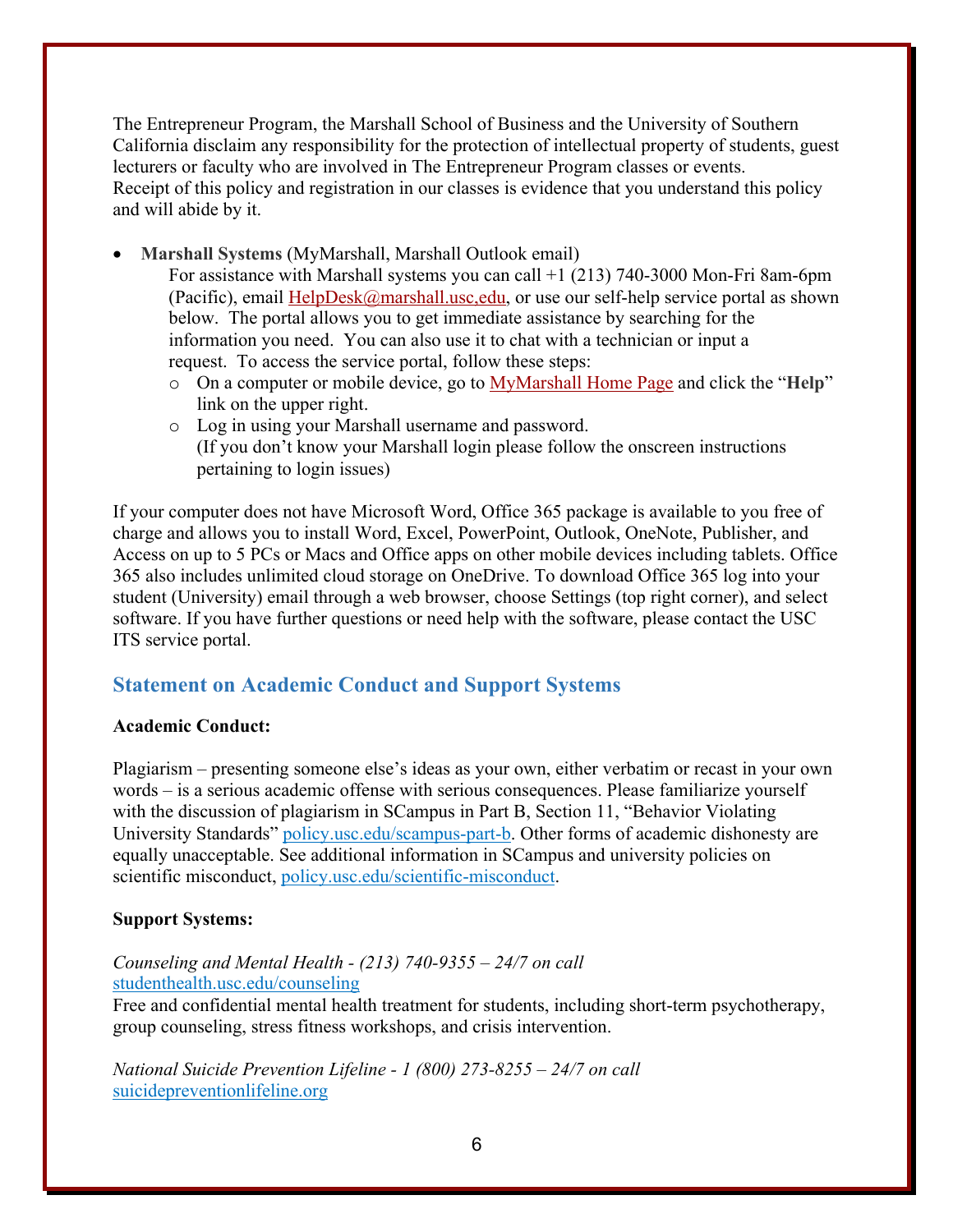Free and confidential emotional support to people in suicidal crisis or emotional distress 24 hours a day, 7 days a week.

## *Relationship and Sexual Violence Prevention Services (RSVP) - (213) 740-9355(WELL), press "0" after hours – 24/7 on call*

studenthealth.usc.edu/sexual-assault

Free and confidential therapy services, workshops, and training for situations related to genderbased harm.

#### *Office of Equity and Diversity (OED) - (213) 740-5086 | Title IX – (213) 821-8298* equity.usc.edu, titleix.usc.edu

Information about how to get help or help someone affected by harassment or discrimination, rights of protected classes, reporting options, and additional resources for students, faculty, staff, visitors, and applicants.

#### *Reporting Incidents of Bias or Harassment - (213) 740-5086 or (213) 821-8298* usc-advocate.symplicity.com/care report

Avenue to report incidents of bias, hate crimes, and microaggressions to the Office of Equity and Diversity |Title IX for appropriate investigation, supportive measures, and response.

## *The Office of Disability Services and Programs - (213) 740-0776* dsp.usc.edu

Support and accommodations for students with disabilities. Services include assistance in providing readers/notetakers/interpreters, special accommodations for test taking needs, assistance with architectural barriers, assistive technology, and support for individual needs.

## *USC Campus Support and Intervention - (213) 821-4710*

#### campussupport.usc.edu

Assists students and families in resolving complex personal, financial, and academic issues adversely affecting their success as a student.

## *Diversity at USC - (213) 740-2101*

## diversity.usc.edu

Information on events, programs and training, the Provost's Diversity and Inclusion Council, Diversity Liaisons for each academic school, chronology, participation, and various resources for students.

## *USC Emergency - UPC: (213) 740-4321, HSC: (323) 442-1000 – 24/7 on call*  dps.usc.edu, emergency.usc.edu

Emergency assistance and avenue to report a crime. Latest updates regarding safety, including ways in which instruction will be continued if an officially declared emergency makes travel to campus infeasible.

*USC Department of Public Safety - UPC: (213) 740-6000, HSC: (323) 442-120 – 24/7 on call*  dps.usc.edu

Non-emergency assistance or information.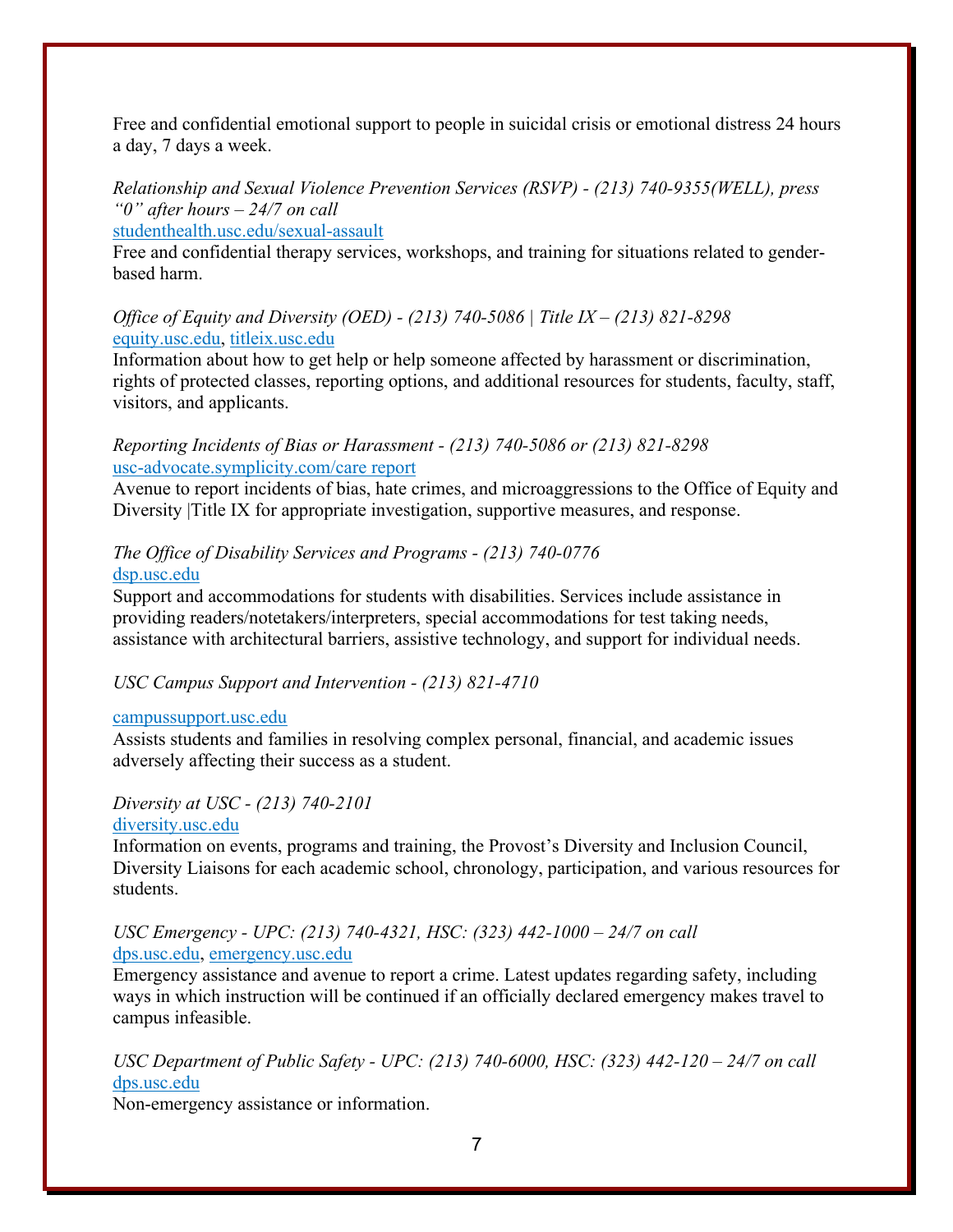## *Office of the Ombuds - (213) 821-9556 (UPC) / (323-442-0382 (HSC)* ombuds.usc.edu

A safe and confidential place to share your USC-related issues with a University Ombuds who will work with you to explore options or paths to manage your concern.

## **Course Schedule**

## **Week 1 August 25**

| Class Discussion  | Paper(s) Due      | <b>Student Presentations</b> |
|-------------------|-------------------|------------------------------|
| Course & Syllabus | Topic 1 Pre-Class | Topic 1 Pre-Class            |
| Topic 1 Pre-Class |                   |                              |

#### Guest speaker: **Torin Pavia, Founder & Chairman Emeritus, Arbitech, LLC, Partner, Board of Directors, DCW, LLC**

#### *Preparing for the Start*

Outcomes:

- Assess what you need to do before launching your own business
- Explain the personal commitments necessary when launching a new business

## **Week 2 September 1**

| Class Discussion   | Paper(s) Due       | <b>Student Presentations</b> |
|--------------------|--------------------|------------------------------|
| Topic 1 Post-Class | Topic 1 Post-Class | Topic 1 Post-Class           |
| Topic 2 Pre-Class  | Topic 2 Pre-Class  | Topic 2 Pre-Class            |

Guest speaker: **Michael Caito, Co-Founder and CEO, Restaurants on the Run** *Transitioning from entrepreneur to entrepreneurial CEO*

- Assess the differences between an entrepreneur and an entrepreneurial CEO
- Learn what tools are available to help an entrepreneur become an entrepreneurial CEO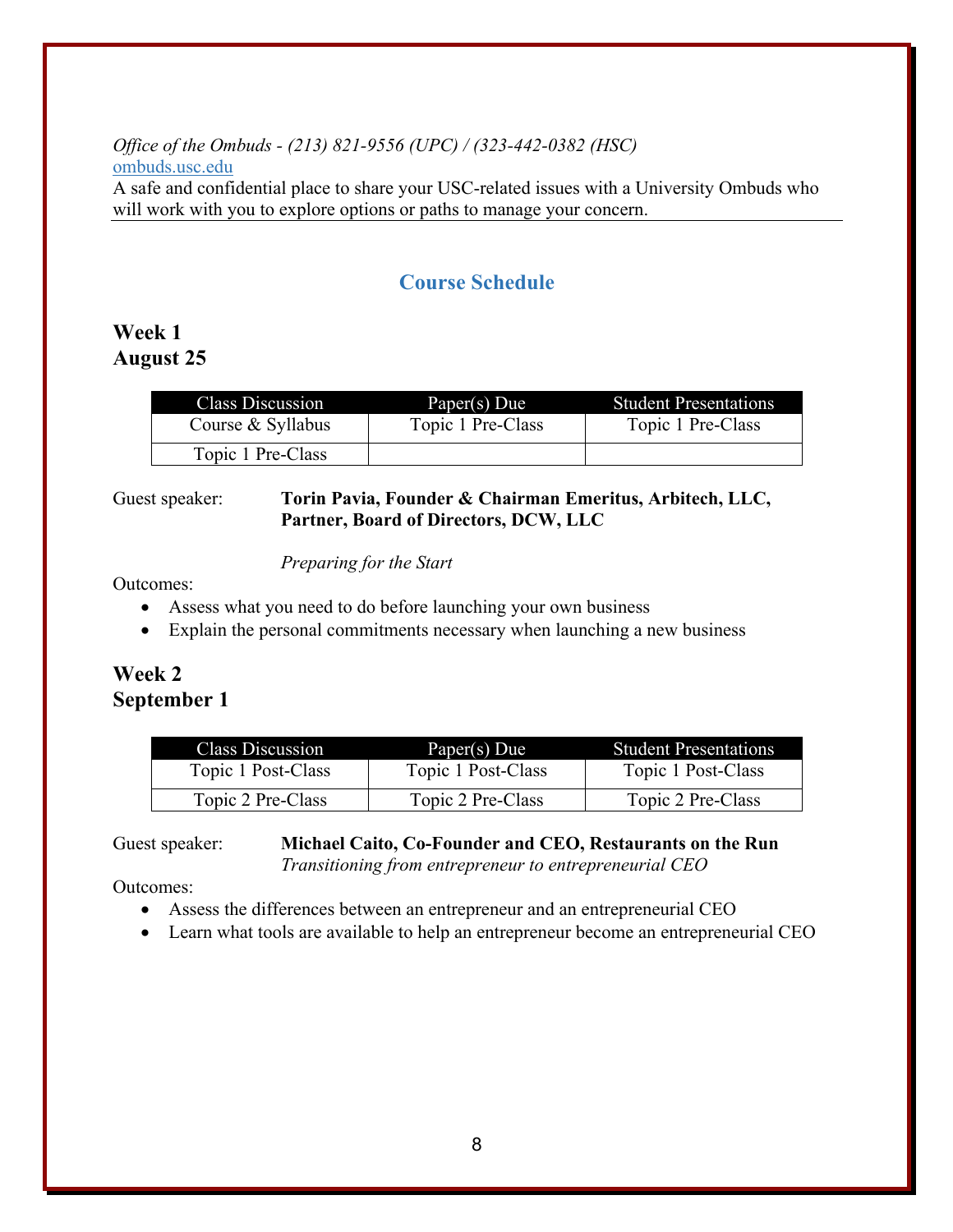## **Week 3 September 8**

| Class Discussion   | Paper(s) Due       | <b>Student Presentations</b> |
|--------------------|--------------------|------------------------------|
| Topic 2 Post-Class | Topic 2 Post-Class | Topic 2 Post-Class           |
| Topic 3 Pre-Class  | Topic 3 Pre-Class  | Topic 3 Pre-Class            |

Guest speaker: **Cheryl Abel-Hodges, CEO, Calvin Klein [Via Zoom]**

*Innovation in the Fashion Industry*

Outcomes:

- Learn how a major player in the Fashion Industry continues to innovate
- Understand the role customers play in the innovation process

## **Week 4 September 15**

| Class Discussion   | Paper(s) Due       | <b>Student Presentations</b> |
|--------------------|--------------------|------------------------------|
| Topic 3 Post-Class | Topic 3 Post-Class | Topic 3 Post-Class           |
| Topic 4 Pre-Class  | Topic 4 Pre-Class  | Topic 4 Pre-Class            |

Guest speaker: **Steve Myers, Founder & Chairman Emeritus, SM & A** *Opportunity Recognition*

Outcomes:

- Recognize a new business opportunity
- Learn the traits of an entrepreneur

## **Week 5 September 22**

| Class Discussion   | Paper(s) Due       | <b>Student Presentations</b> |
|--------------------|--------------------|------------------------------|
| Topic 4 Post-Class | Topic 4 Post-Class | Topic 4 Post-Class           |
| Topic 5 Pre-Class  | Topic 5 Pre-Class  | Topic 5 Pre-Class            |

## Guest speaker: **Mark Friedman, Founder & CEO, Perfect Fitness**

*When your best strategy is to pivot*

- Explain strategic decisions and positions to take in rapidly growing companies
- Understand how externalities can affect the success of new companies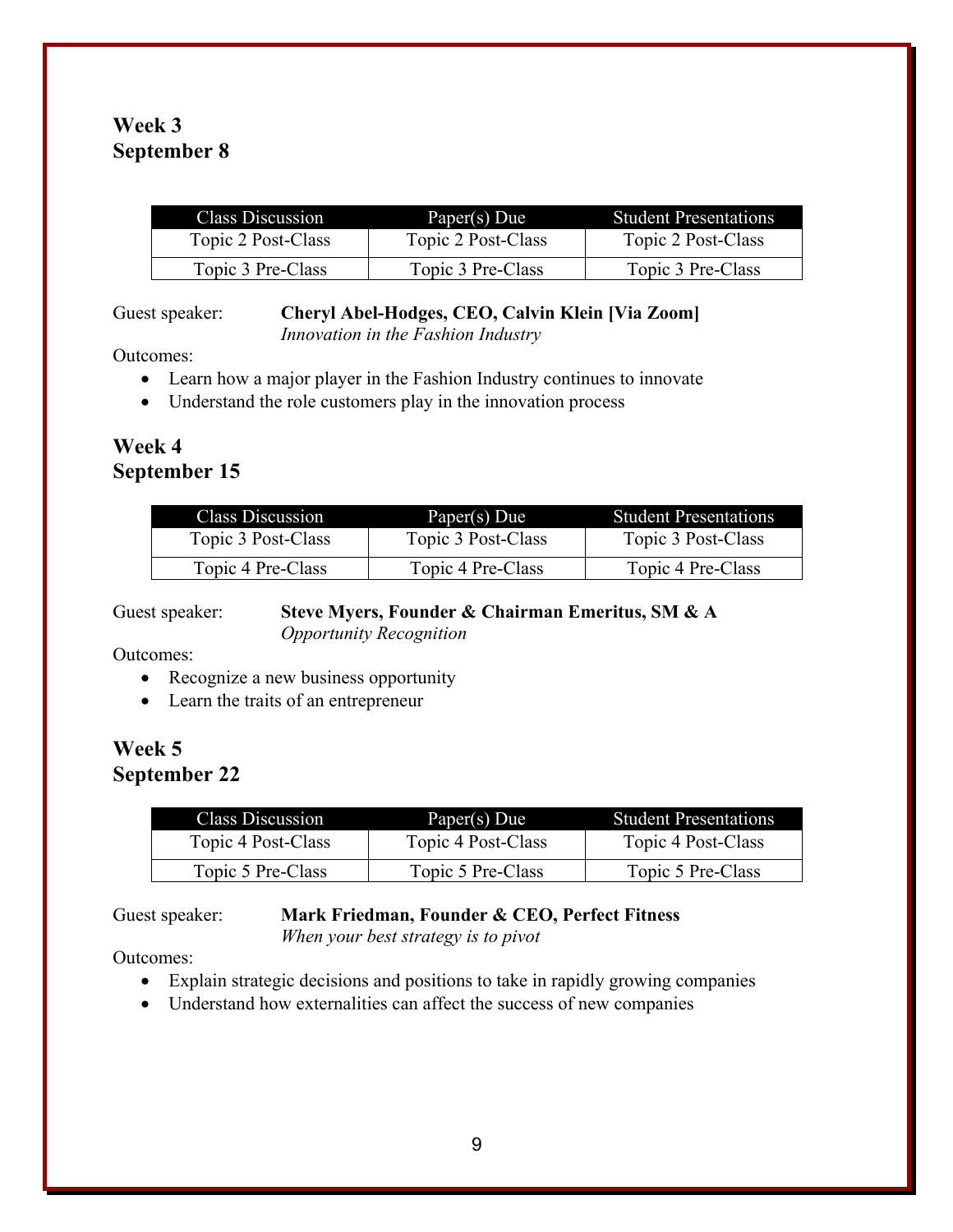## **Week 6 September 29**

| Class Discussion   | Paper(s) Due       | <b>Student Presentations</b> |
|--------------------|--------------------|------------------------------|
| Topic 5 Post-Class | Topic 5 Post-Class | Topic 5 Post-Class           |
| Topic 6 Pre-Class  | Topic 6 Pre-Class  | Topic 6 Pre-Class            |

#### Guest speaker: **Vanessa Dew, Co-Founder, Health-Ade, LLC**

*When is too much demand a problem?*

Outcomes:

- Explain why an emerging company might say "no" to accepting an order from a nationwide customer
- Explain the opportunities and risks associated with too much customer demand

## **Week 7 October 6**

| <b>Class Discussion</b> | Paper(s) Due       | <b>Student Presentations</b> |
|-------------------------|--------------------|------------------------------|
| Topic 6 Post-Class      | Topic 6 Post-Class | Topic 6 Post-Class           |
| Topic 7 Pre-Class       | Topic 7 Pre-Class  | Topic 7 Pre-Class            |

## Guest speaker: **Rod Derifield, Founder & CEO, EnviroCooler**

*What is the value of patent protection?*

Outcomes:

- Describe the value of patent protection
- List the pros and cons related to developing a domestic and international patent portfolio

## **Week 8 October 13**

| <b>Class Discussion</b> | Paper(s) Due       | <b>Student Presentations</b> |
|-------------------------|--------------------|------------------------------|
| Topic 7 Post-Class      | Topic 7 Post-Class | Topic 7 Post-Class           |
| Topic 8 Pre-Class       | Topic 8 Pre-Class  | Topic 8 Pre-Class            |

Guest speaker: **Doug Pearson, Founder & CEO, California Creative Foods, Inc.** *Entrepreneurial entry strategy-acquiring a business opportunity.*

- Explain the personal and family commitments necessary when acquiring a business
- Understand the key steps to acquiring a business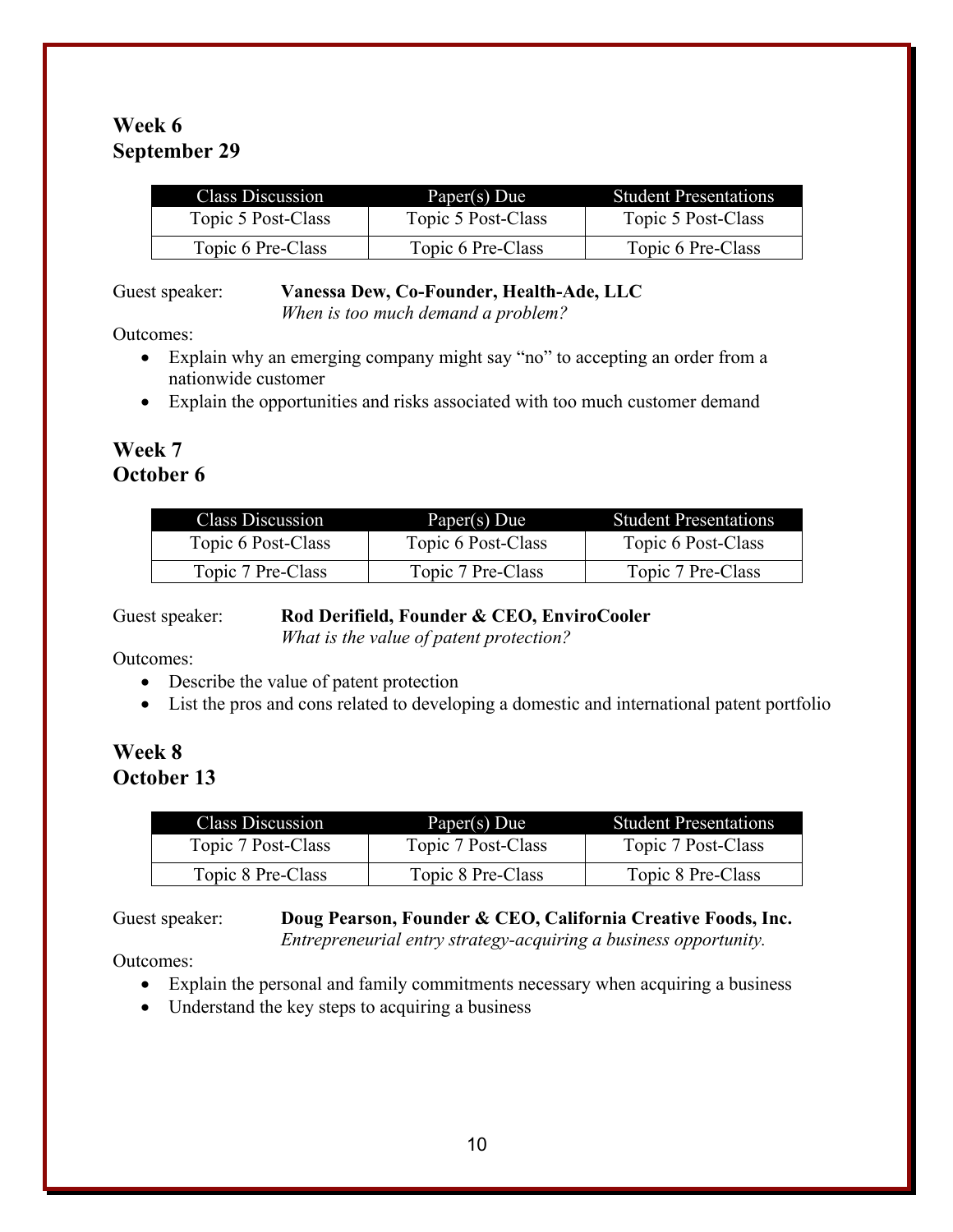## **Week 9 October 20**

| <b>Class Discussion</b> | Paper(s) Due      | <b>Student Presentations</b> |
|-------------------------|-------------------|------------------------------|
| Topic 8 Post-Class      | Topic 8Post-Class | Topic 8 Post-Class           |
| Topic 9 Pre-Class       | Topic 9 Pre-Class | Topic 9 Pre-Class            |

#### Guest speaker: **Carrie Rezabek, Founder & CEO, Pure Barre**

*Developing and executing a franchise model*

Outcomes:

- State factors associated with developing and executing a franchise model
- Learn what a Franchisor must do to be successful

# **Week 10**

**October 27**

| <b>Class Discussion</b> | Paper(s) Due       | <b>Student Presentations</b> |  |
|-------------------------|--------------------|------------------------------|--|
| Topic 9 Post-Class      | Topic 9 Post-Class | Topic 9 Post-Class           |  |
| Topic 10 Pre-Class      | Topic 10 Pre-Class | Topic 10 Pre-Class           |  |

## Guest speaker: **Bart Greenberg, Esq., Founder, Pivotal Law Firm**

*Common Legal Entrepreneur Mistakes*

Outcomes:

- Explain when to engage an attorney in a start-up
- Understand the different entity formation options

## **Week 11 November 3**

| Class Discussion    | Paper(s) Due        | <b>Student Presentations</b> |
|---------------------|---------------------|------------------------------|
| Topic 10 Post-Class | Topic 10 Post-Class | Topic 10 Post-Class          |
| Topic 11 Pre-Class  | Topic 11 Pre-Class  | Topic 11 Pre-Class           |

## Guest speaker: **Frank Yang, Founder & CEO, simplehuman**

*Launching a consumer products company based upon design*

- Learn the challenges of launching a consumer products company
- List the best distribution channels for a consumer products company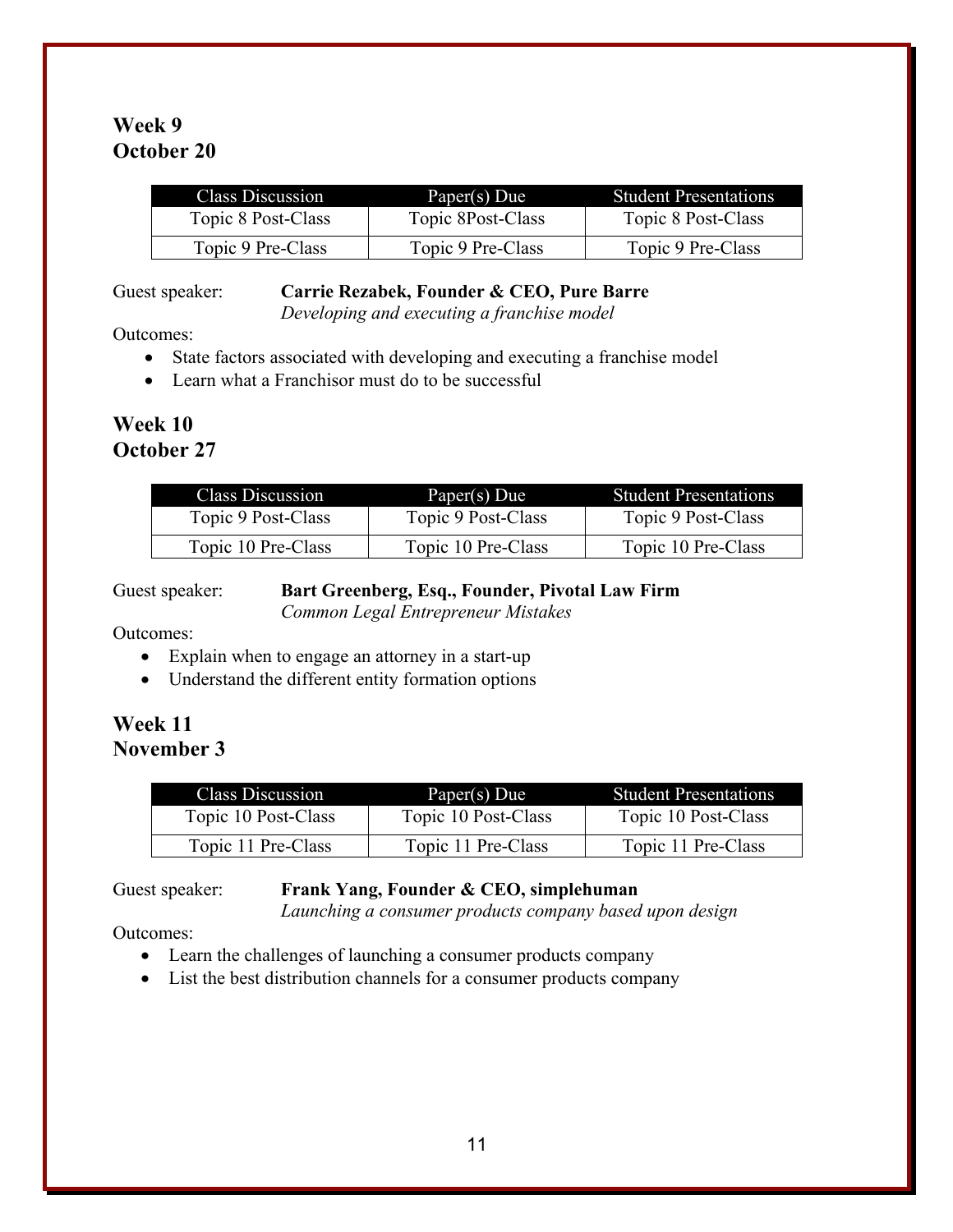## **Week 12 November 10**

| Class Discussion    | Paper(s) Due        | <b>Student Presentations</b> |
|---------------------|---------------------|------------------------------|
| Topic 11 Post-Class | Topic 11 Post-Class | Topic 11 Post-Class          |
| Topic 12 Pre-Class  | Topic 12 Pre-Class  | Topic 12 Pre-Class           |

#### Guest speaker: **Scott McGregor, CEO, Broadcom Inc.**

*How to prepare your business for eventual sale to a strategic buyer*

Outcomes:

- Learn how a large technology company utilizes acquisition in its growth strategy
- Understand the selection and acquisition process when acquiring companies

## **Week 13 November 17**

| <b>Class Discussion</b> | Paper(s) Due        | <b>Student Presentations</b> |
|-------------------------|---------------------|------------------------------|
| Topic 12 Post-Class     | Topic 12 Post-Class | Topic 12 Post-Class          |
| Topic 13 Pre-Class      | Topic 13 Pre-Class  | Topic 13 Pre-Class           |

## Guest speaker: **Lloyd Greif, Founder & CEO, Greif & Co.**

*Preparing your business for sale*

Outcomes:

- Assess when you should start thinking about an exit for your business
- Understand what factors will increase your exit valuation

## **Week 14 November 24**

Thanksgiving Holiday. No class.

## **Week 15 December 1**

Final course session.

| <b>Class Discussion</b> | Paper(s) Due        | <b>Student Presentations</b> |
|-------------------------|---------------------|------------------------------|
| Topic 13 Post-Class     | Topic 13 Post-Class | Topic 13 Post-Class          |
| Course Insights/Wrap-up | Rules of the Road   | Rules of the Road            |